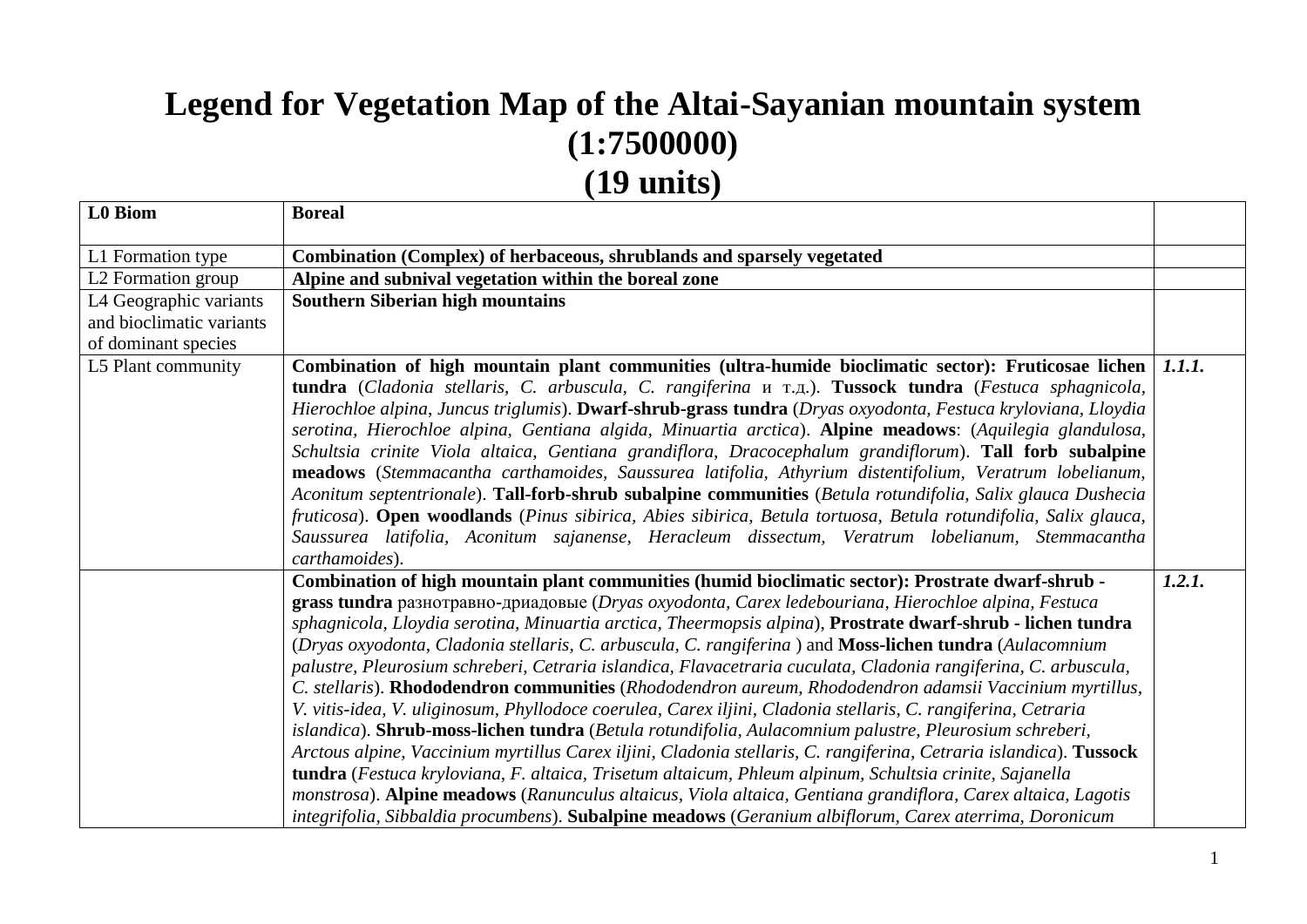|                          | altaicum, Bistorta major, Trollius altaicus, Aquilegia glandulosa). Open woodlands (Pinus sibirica, Larix<br>sibirica, Betula rotundifolia, Salix glauca).                                                                                                                                                                                                                                                                                                                                                                                                                                                                                                                                                                                                                                                                                                                                     |          |
|--------------------------|------------------------------------------------------------------------------------------------------------------------------------------------------------------------------------------------------------------------------------------------------------------------------------------------------------------------------------------------------------------------------------------------------------------------------------------------------------------------------------------------------------------------------------------------------------------------------------------------------------------------------------------------------------------------------------------------------------------------------------------------------------------------------------------------------------------------------------------------------------------------------------------------|----------|
|                          | Combination of high mountain plant communities in semi-humid (semi-arid) bioclimatic sector.<br>Lichen tundra (Alectoria ochroleuca, Cladonia stellaria, C. rangiferina, C. arbuscula, Cetraria islandica).<br>Shrub-lichen-moss tundra (Betula rotundifolia, Cetraria islandica, Flavacetraria cuculata, Polytrichum<br>commune, P. piliferum, Dicranum congestum, Aulocomium turgidum), Prostrate dwarf-shrub tundra (Dryas<br>oxyodonta, Carex ledebouriana, C. Stenocarpa), Communities Rhododendron dauricum (Rhododendron<br>aureum), Cryophytic dry meadows (Kobresia myosuroides, K. simpliciuscula, Carex rupestris, C. stenocarpa,<br>Oxytropis alpina). Communities Caragana jubata. Cryophytic meadow-steppes (Ptilagrostis mongholica,<br>Helictotrichon hookerii, H. Mongolicum, Festuca komarovii, F. Lenensis F. ovina, Caragana jubata),<br>Rhododendron adamsii communities. | 1.3.1.   |
| <b>L0</b> Biom           | <b>Boreal</b>                                                                                                                                                                                                                                                                                                                                                                                                                                                                                                                                                                                                                                                                                                                                                                                                                                                                                  |          |
|                          |                                                                                                                                                                                                                                                                                                                                                                                                                                                                                                                                                                                                                                                                                                                                                                                                                                                                                                |          |
| L1 Formation type        | Forests (closed forests)                                                                                                                                                                                                                                                                                                                                                                                                                                                                                                                                                                                                                                                                                                                                                                                                                                                                       |          |
| L2 Formation group       | Boreal coniferous forests                                                                                                                                                                                                                                                                                                                                                                                                                                                                                                                                                                                                                                                                                                                                                                                                                                                                      |          |
| L3 Formations            | Dark evergreen needle leaf forests (Picea, Abies)                                                                                                                                                                                                                                                                                                                                                                                                                                                                                                                                                                                                                                                                                                                                                                                                                                              |          |
| L4 Geographic variants   | <b>Southern Siberian mountain forests</b>                                                                                                                                                                                                                                                                                                                                                                                                                                                                                                                                                                                                                                                                                                                                                                                                                                                      |          |
| and bioclimatic variants |                                                                                                                                                                                                                                                                                                                                                                                                                                                                                                                                                                                                                                                                                                                                                                                                                                                                                                |          |
| of dominant species      |                                                                                                                                                                                                                                                                                                                                                                                                                                                                                                                                                                                                                                                                                                                                                                                                                                                                                                |          |
| L5 Plant community       | Altai-Sayanian pine-fir forests (Abies sibirica, Pinus sibirica) with Betula pendula, with tall-forbs, ferns, herbs<br>and mosses (Aconitum septentrionale, Dryopteris expansa, Diplazium sibiricum, Oxalis acetosella, Lycopodium<br>annotinum, Vaccinium myrtillus, Carex iljinii, Bergenia crassifolia, Hylocomium splendens, Rhytidiadelphus<br>triquetrus), partly with subalpine shrubs (Betula rotundifolia, Rhododendron aureum)                                                                                                                                                                                                                                                                                                                                                                                                                                                       | 2.1.1.1. |
|                          | Altai-Sayanian mixed birch-aspen-pine-fir forests (Abies sibirica, Pinus sibirica, Betula pendula, Populus<br>tremula) with tall-forbs, nemoral herbs and mosses (Aconitum septentrionale, Milium effusum, Galium odoratum,<br>Dryopteris expansa, Rhytidiadelphus triquetrus, Plagiomnium cuspidatum)                                                                                                                                                                                                                                                                                                                                                                                                                                                                                                                                                                                         | 2.1.2.2. |
|                          | Altai-Sayanian montain pine forests (Pinus sibirica), partly with Larix sibirica, Picea obovata, with dwarf shrubs,<br>herbs and mosses (Vaccinium vitis-idaea, V. myrtillus, Ledum palustre, Pleurozium schreberi, Hylocomium<br>splendens), locally with Rhododendron aureum, Betula rotundifolia                                                                                                                                                                                                                                                                                                                                                                                                                                                                                                                                                                                            | 2.2.1.1. |
| L3 Formations            | <b>Mixed coniferous forests (Pinus, Larix, Picea)</b>                                                                                                                                                                                                                                                                                                                                                                                                                                                                                                                                                                                                                                                                                                                                                                                                                                          |          |
| L5 Plant community       | Altai-Sayanian larch and pine-larch forests (Larix sibirica, Pinus sibirica) with dwarf shrubs and mosses (Ledum<br>palustre, Vaccinium uliginosum, Linnaea borealis, Hylocomium splendens, Sphagnum girgensohnii), partly with<br>subalpine shrubs (Betula rotundifolia, Rhododendron aureum)                                                                                                                                                                                                                                                                                                                                                                                                                                                                                                                                                                                                 | 2.3.1.1. |
| L5 Plant community       | Altai-Sayanian mixed pine-spruce-larch forests (Pinus sibirica, Picea obovata, Larix sibirica) with Betula 2.2.2.2.                                                                                                                                                                                                                                                                                                                                                                                                                                                                                                                                                                                                                                                                                                                                                                            |          |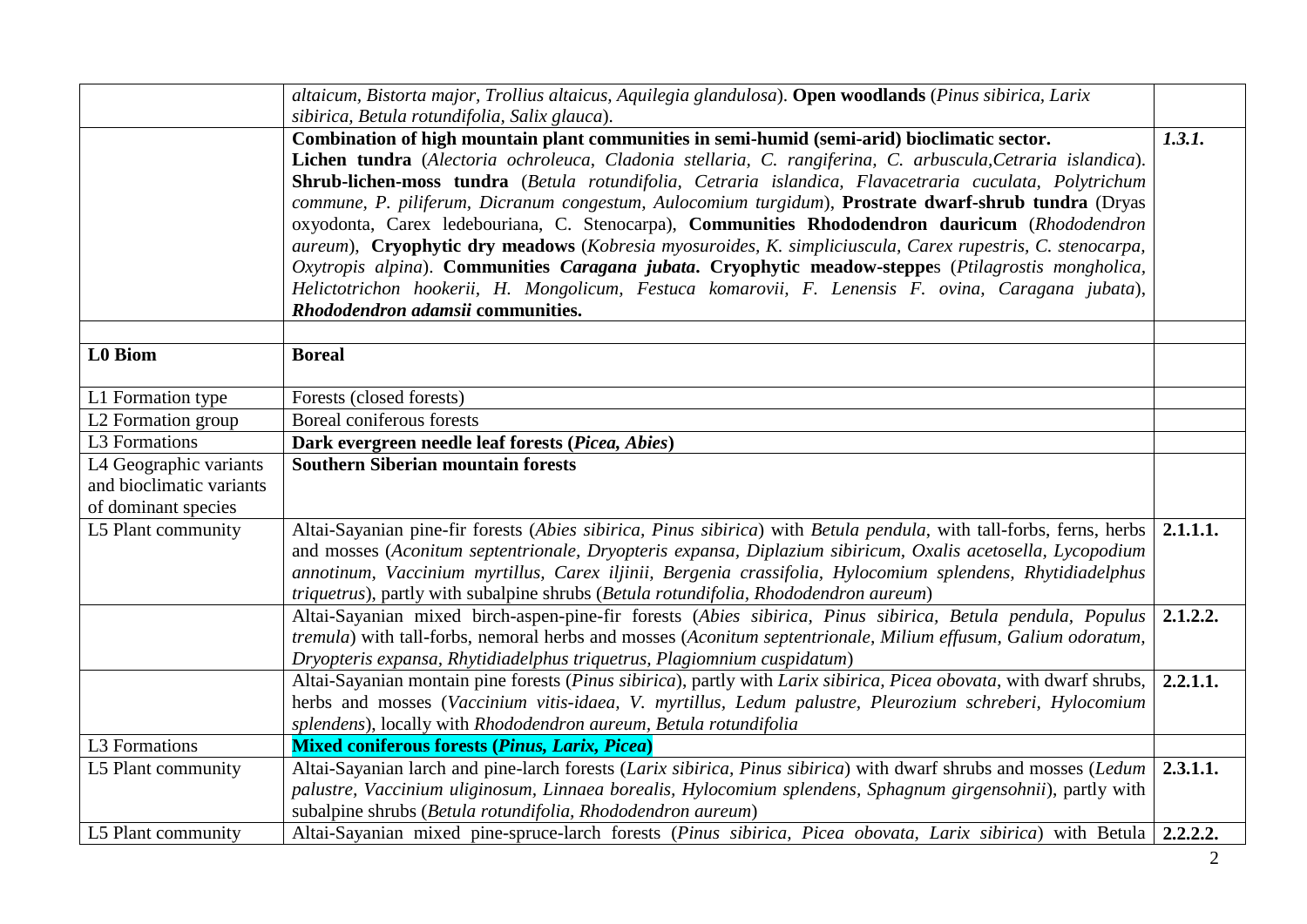|                                                                           | pendula, and Abies sibirica, with dwarf shrubs, herbs and mosses (Vaccinium vitis-idaea, Carex macroura,                                                                                                                                                                                                                                                                                                                                                                                                                                                      |          |
|---------------------------------------------------------------------------|---------------------------------------------------------------------------------------------------------------------------------------------------------------------------------------------------------------------------------------------------------------------------------------------------------------------------------------------------------------------------------------------------------------------------------------------------------------------------------------------------------------------------------------------------------------|----------|
|                                                                           | Gymnocarpium dryopteris, Oxalis acetosella, Hylocomium splendens)                                                                                                                                                                                                                                                                                                                                                                                                                                                                                             |          |
| L3 Formations                                                             | Light evergreen needle leaf forests (Pinus sylvestris)                                                                                                                                                                                                                                                                                                                                                                                                                                                                                                        |          |
| L5 Plant community                                                        | Altai-Sayanian pine forests (Pinus sylvestris) with shrubs (Caragana arborescens, Spiraea chamaedryfolia, Rosa<br>acicularis) and herbs (Calamagrostis arundinacea, Brachypodium pinnatum, Carex macroura, Pulmonaria<br>mollis) alternating with steppes in southern slopes (Stipa capillata, S. pennata, Festuca valesiaca, Carex<br><i>pediformis</i> )                                                                                                                                                                                                    | 2.2.3.3. |
|                                                                           | Altai-Sayanian psammophilous pine forests (Pinus sylvestris)                                                                                                                                                                                                                                                                                                                                                                                                                                                                                                  | 3.1.8.   |
| L3 Formations                                                             | Deciduous needle leaf forests (Larch)                                                                                                                                                                                                                                                                                                                                                                                                                                                                                                                         |          |
| L5 Plant community                                                        | Altai-Sayanian montain larch-birch forests (Larix sibirica, Betula pendula) with shrubs (Spiraea chamaedryfolia,<br>S. media) and herbs (Carex macroura, C. pediformis, Artemisia tanacetifolia, Lathyrus humilis) alternating with<br>meadow steppes in southern slopes (Stipa pennata, S. capillata, Carex pediformis, Poa angustifolia, Campanula<br>glomerata)                                                                                                                                                                                            | 2.2.3.   |
|                                                                           | Altai-Sayanian mixed pine-spruce-larch forests (Larix sibirica, Picea obovata, Pinus sibirica) with dwarf shrubs,<br>herbs and mosses (Vaccinium vitis-idaea, Linnaea borealis, Carex macroura, Poa sibirica, Lupinaster<br>pentaphyllos, Hylocomium splendens, Rhytidium rugosum), alternating with herb-rich larch forests<br>(Calamagrostis pavlovii, Carex pediformis, Iris ruthenica, Pleurospermum uralense), alternating with meadow<br>steppes in southern slopes (Helictotrichon schellianum, H. altaicum, Artemisia frigida, Achnatherum sibiricum) | 2.3.2.   |
| L3 Formations                                                             | Small leaf deciduous forests (Betula, Populus)                                                                                                                                                                                                                                                                                                                                                                                                                                                                                                                |          |
| L5 Plant community                                                        | Altai-Sayanian montain aspen forests (Populus tremula), partly with Abies sibirica, Pinus sibirica, Sorbus<br>sibirica, and tall-forbs and herbs (Aconitum septentrionale, Cirsium heterophyllum, Trollius asiaticus, Milium<br>effusum)                                                                                                                                                                                                                                                                                                                      | 2.1.2.1. |
|                                                                           |                                                                                                                                                                                                                                                                                                                                                                                                                                                                                                                                                               |          |
| <b>L0</b> Biom                                                            | <b>Extrazonal temperate forest-steppe</b>                                                                                                                                                                                                                                                                                                                                                                                                                                                                                                                     |          |
| L1 Formation type                                                         | <b>Forest-steppe</b>                                                                                                                                                                                                                                                                                                                                                                                                                                                                                                                                          |          |
| L2 Formation group                                                        | Forest-steppe within the boreal zone                                                                                                                                                                                                                                                                                                                                                                                                                                                                                                                          |          |
| L4 Geographic variants<br>and bioclimatic variants<br>of dominant species | <b>Southern Siberian forest-steppe</b>                                                                                                                                                                                                                                                                                                                                                                                                                                                                                                                        |          |
| L5 Plant community                                                        | Combination (complex) of larch-birch and birch (Larix sibirica and Betula pendula) grass forests (Calamagrostis<br>arundinacea, Rubus saxatilis, Carex macroura, Bupleurum aureum, Cimicifuga foetida) and meadow steppes<br>(Stipa pennata, S. capillata, Festuca valesiaca, Galium verum, Fragaria viridis).                                                                                                                                                                                                                                                | 3.1.1.   |
|                                                                           | Combination (complex) of larch (Larix sibirica) forests, partly with Pinus sibirica, with Calamagrostis pavlovii,                                                                                                                                                                                                                                                                                                                                                                                                                                             | 3.2.1.   |